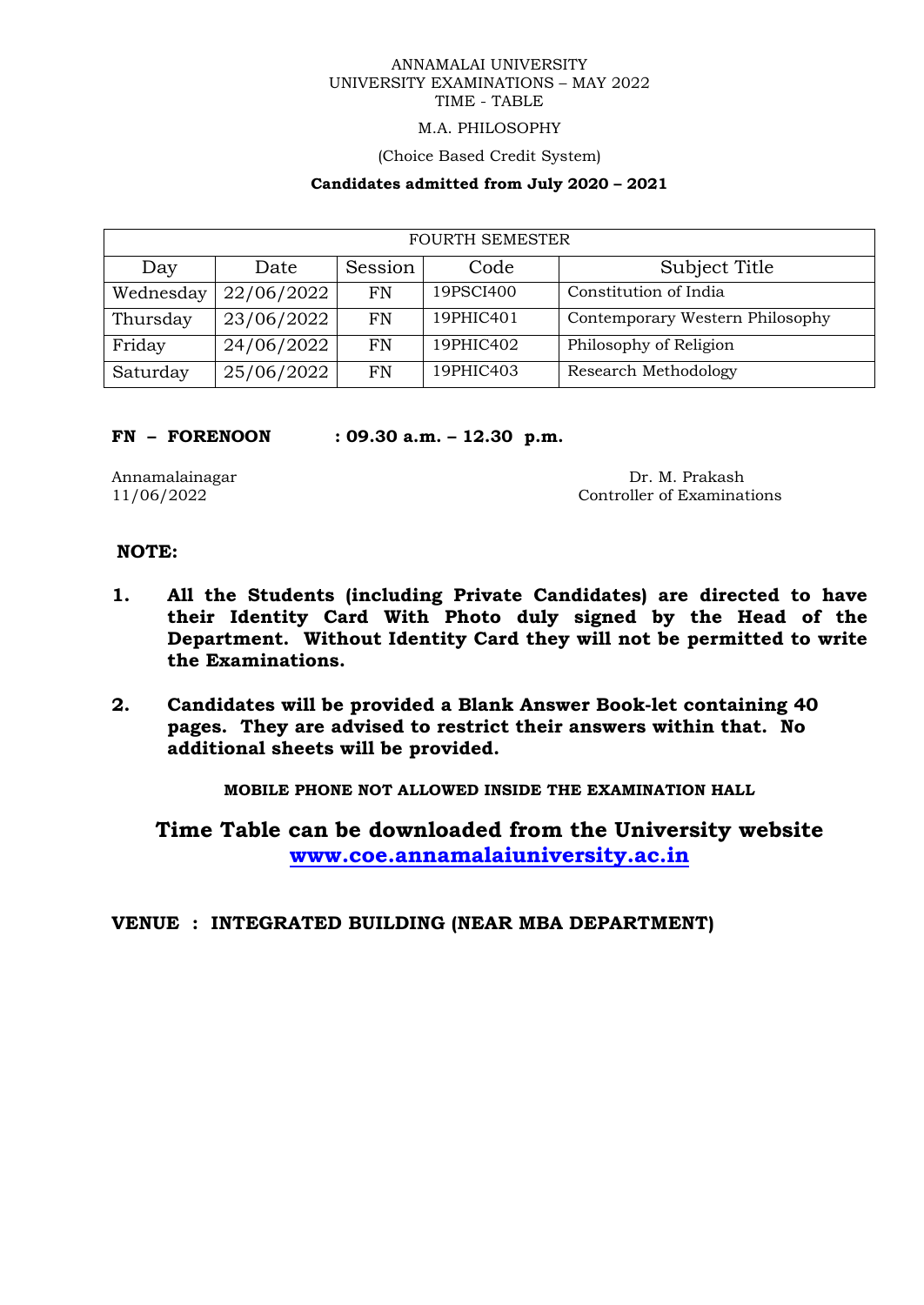#### ANNAMALAI UNIVERSITY UNIVERSITY EXAMINATIONS – MAY 2022 TIME - TABLE M.A. HISTORY (Choice Based Credit System)

#### **Candidates admitted from July 2020 – 2021**

| <b>FOURTH SEMESTER</b> |            |           |           |                                                  |  |
|------------------------|------------|-----------|-----------|--------------------------------------------------|--|
| Day                    | Date       | Session   | Code      | Subject Title                                    |  |
| Wednesday              | 22/06/2022 | FN        | 19PSCI400 | Constitution of India                            |  |
| Thursday               | 23/06/2022 | FN        | 19HISC401 | Human Rights and<br><b>International Systems</b> |  |
| Friday                 | 24/06/2022 | <b>FN</b> | 19HISC402 | Indian Since 1947                                |  |
| Saturday               | 25/06/2022 | FN        | 19HISC403 | History of Tamilnadu Since 1600 CE               |  |

#### **FN – FORENOON : 09.30 a.m. – 12.30 p.m.**

Annamalainagar Dr. M. Prakash 11/06/2022 Controller of Examinations

# **NOTE:**

- **1. All the Students (including Private Candidates) are directed to have their Identity Card With Photo duly signed by the Head of the Department. Without Identity Card they will not be permitted to write the Examinations.**
- **2. Candidates will be provided a Blank Answer Book-let containing 40 pages. They are advised to restrict their answers within that. No additional sheets will be provided.**

**MOBILE PHONE NOT ALLOWED INSIDE THE EXAMINATION HALL**

**Time Table can be downloaded from the University website [www.coe.annamalaiuniversity.ac.in](http://www.coe.annamalaiuniversity.ac.in/)**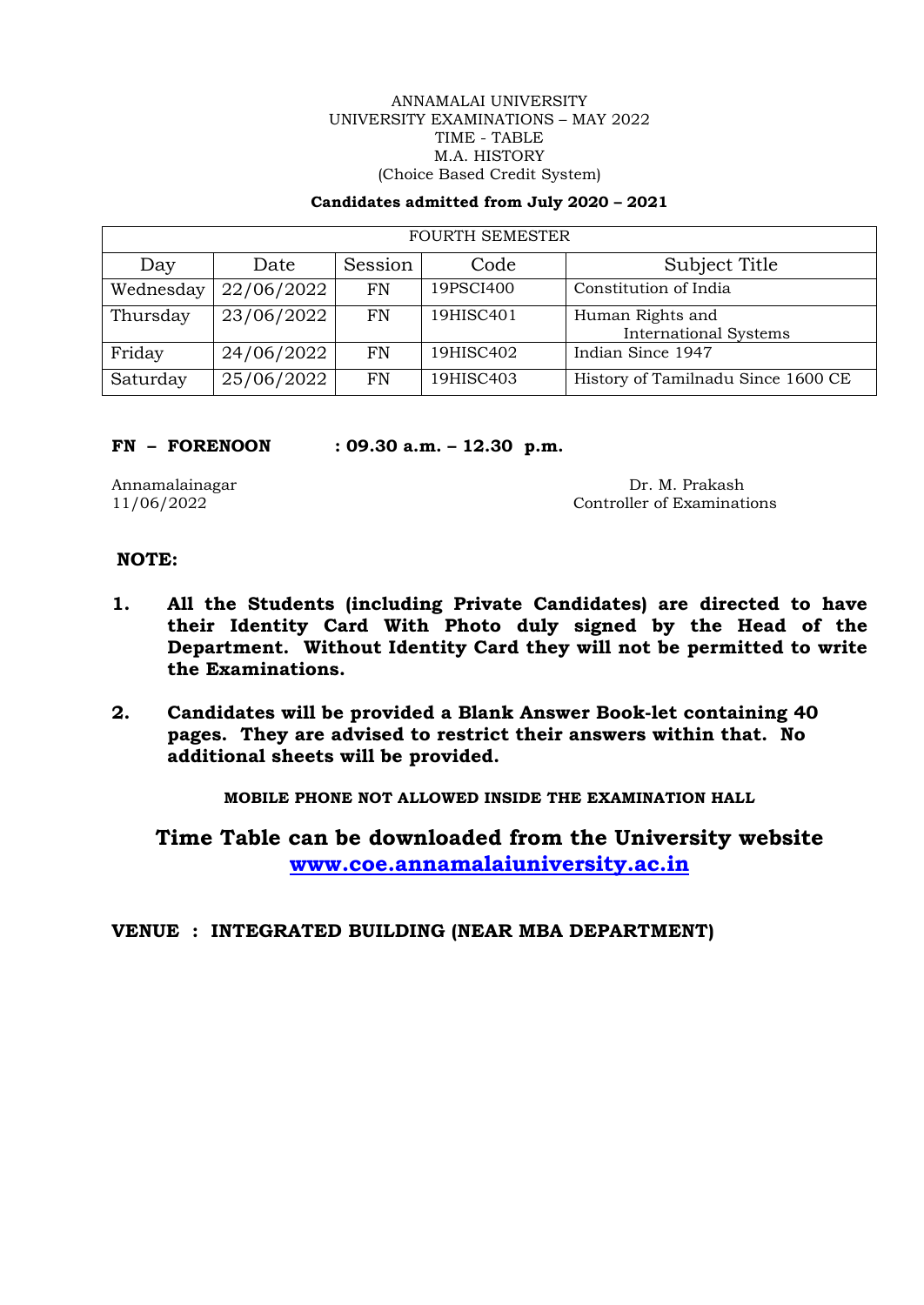#### ANNAMALAI UNIVERSITY UNIVERSITY EXAMINATIONS – MAY 2022 TIME - TABLE M.A. ECONOMICS (Choice Based Credit System) **Candidates admitted from July 2020 – 2021**

| <b>FOURTH SEMESTER</b> |            |           |           |                                           |  |
|------------------------|------------|-----------|-----------|-------------------------------------------|--|
| Day                    | Date       | Session   | Code      | Subject Title                             |  |
| Wednesday              | 22/06/2022 | FN        | 19PSCI400 | Constitution of India                     |  |
| Thursday               | 23/06/2022 | FN        | 19ECOC401 | Indian Economic Development<br>and Policy |  |
| Friday                 | 24/06/2022 | <b>FN</b> | 19ECOC402 | <b>Health Economics</b>                   |  |
| Saturday               | 25/06/2022 | <b>FN</b> | 19ECOC403 | Gender Economics                          |  |
| Monday                 | 27/06/2022 | FN        | 19ECOC404 | Economics of Infrastructure               |  |

**FN – FORENOON : 09.30 a.m. – 12.30 p.m.**

Annamalainagar Dr. M. Prakash 11/06/2022 Controller of Examination Controller of Examinations

# **NOTE:**

- **1. All the Students (including Private Candidates) are directed to have their Identity Card With Photo duly signed by the Head of the Department. Without Identity Card they will not be permitted to write the Examinations.**
- **2. Candidates will be provided a Blank Answer Book-let containing 40 pages. They are advised to restrict their answers within that. No additional sheets will be provided.**

**MOBILE PHONE NOT ALLOWED INSIDE THE EXAMINATION HALL**

**Time Table can be downloaded from the University website [www.coe.annamalaiuniversity.ac.in](http://www.coe.annamalaiuniversity.ac.in/)**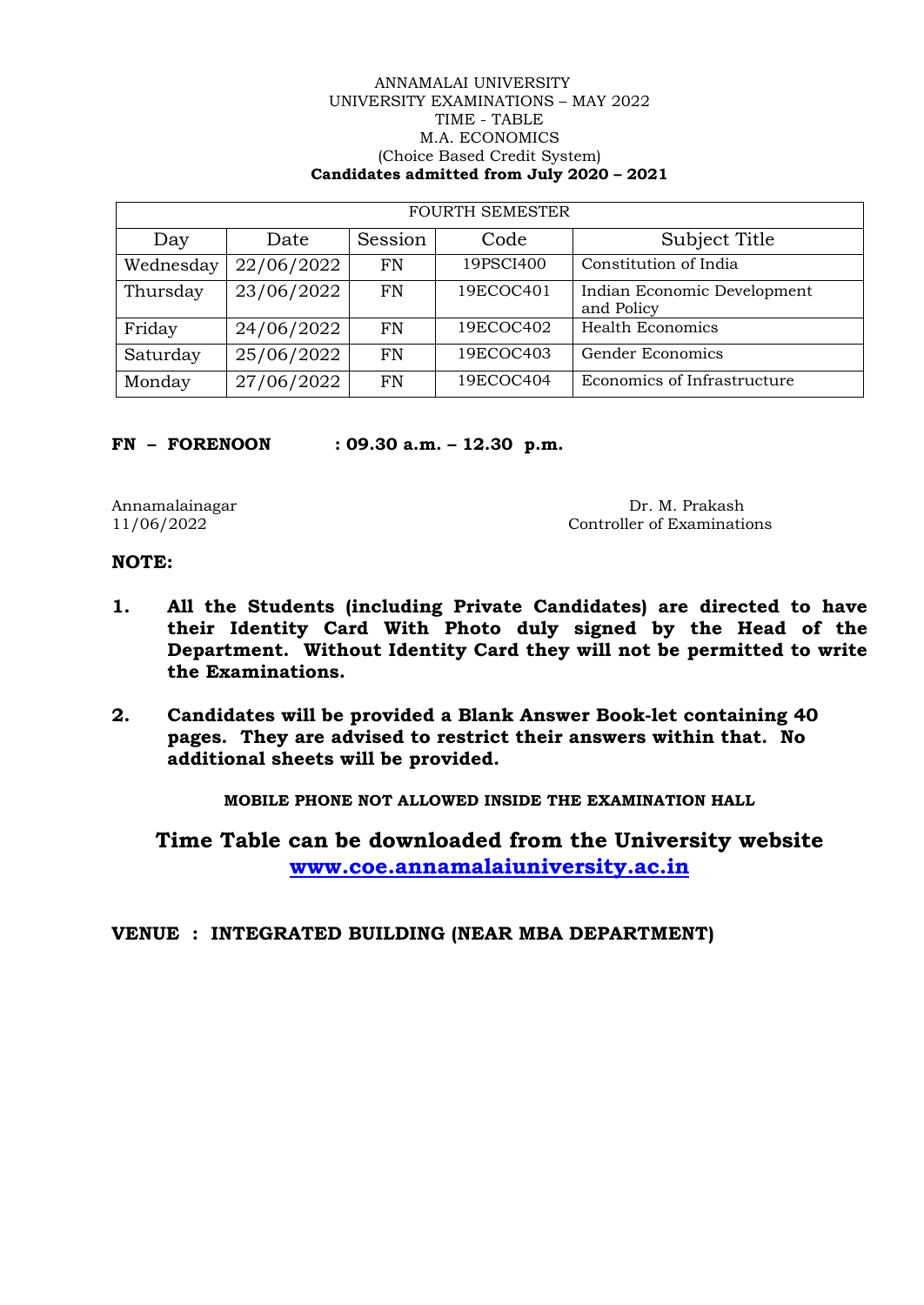## M.A. ENGLISH

#### (Choice Based Credit System)

#### **Candidates admitted from July 2020 – 2021**

|           |            |           | FOURTH SEMESTER |                                           |  |  |
|-----------|------------|-----------|-----------------|-------------------------------------------|--|--|
| Day       | Date       | Session   | Code            | Subject Title                             |  |  |
| Wednesday | 22/06/2022 | <b>FN</b> | 19PSCI400       | Constitution of India                     |  |  |
| Thursday  | 23/06/2022 | <b>FN</b> | 19ENGC401       | Shakespeare & Shakespearean<br>Criticism  |  |  |
| Friday    | 24/06/2022 | <b>FN</b> | 19ENGC402       | Literary Theory & Criticism               |  |  |
| Saturday  | 25/06/2022 | <b>FN</b> | 19ENGE404-1     | Women's Writing                           |  |  |
| Saturday  | 25/06/2022 | <b>FN</b> | 19ENGE404-2     | Eco Studies in Literature                 |  |  |
|           | (ELECTIVE) |           |                 |                                           |  |  |
| Tuesday   | 28/06/2022 | <b>FN</b> | 19PSYE405       | <b>Stress Management</b>                  |  |  |
| Tuesday   | 28/06/2022 | <b>FN</b> | 19NILLINX03     | Language and Mass Communication           |  |  |
| Tuesday   | 28/06/2022 | <b>FN</b> | 19YOGE405       | Yoga for Mental Hygiene                   |  |  |
| Tuesday   | 28/06/2022 | <b>FN</b> | 19TAMIDE406     | Thakaval Thodarppiyal                     |  |  |
| Tuesday   | 28/06/2022 | <b>FN</b> | 19POSX405       | Tamilnadu Democracy                       |  |  |
|           |            |           | (VALUE ADDED)   |                                           |  |  |
|           |            | <b>FN</b> | UEDUVAC02       | <b>Essentials of Education Technology</b> |  |  |
|           |            | <b>FN</b> | GHORVAC01       | Principal of Plant Propagation            |  |  |
|           |            | <b>FN</b> | UPSYVAC04       | Personality Development                   |  |  |
|           |            | FN        | UPSYVAC03       | Life Skill                                |  |  |
|           |            | <b>FN</b> | ASOCVAC03       | Indian Social System                      |  |  |

**FN – FORENOON : 09.30 a.m. – 12.30 p.m.**

**AN – FORENOON : 02.00 p.m. – 05.00 p.m.**

Annamalainagar Dr. M. Prakash 11/06/2022 Controller of Examinat Controller of Examinations

# **NOTE:**

- **1. All the Students (including Private Candidates) are directed to have their Identity Card With Photo duly signed by the Head of the Department. Without Identity Card they will not be permitted to write the Examinations.**
- **2. Candidates will be provided a Blank Answer Book-let containing 40 pages. They are advised to restrict their answers within that. No additional sheets will be provided.**

**MOBILE PHONE NOT ALLOWED INSIDE THE EXAMINATION HALL**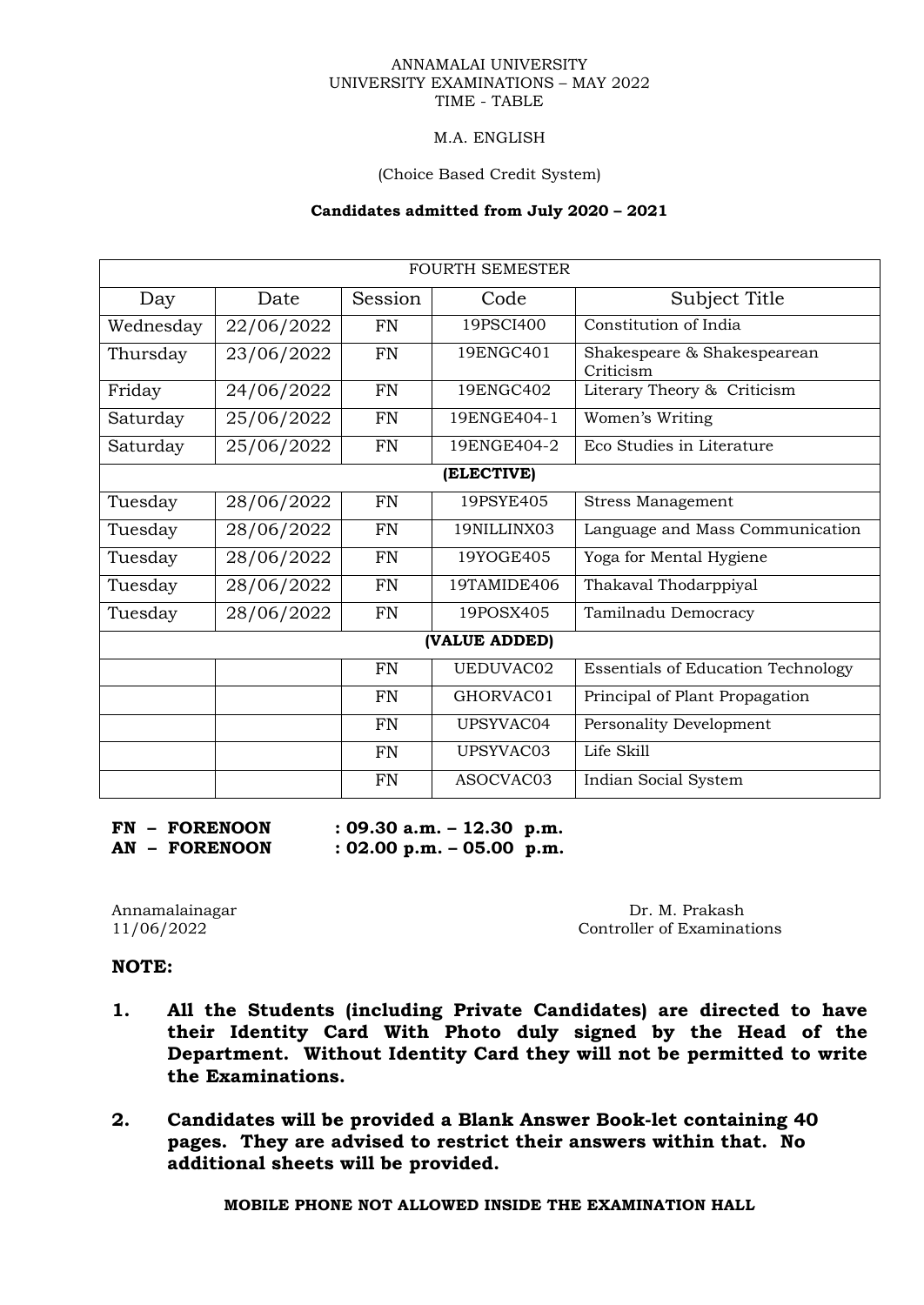**Time Table can be downloaded from the University website [www.coe.annamalaiuniversity.ac.in](http://www.coe.annamalaiuniversity.ac.in/)**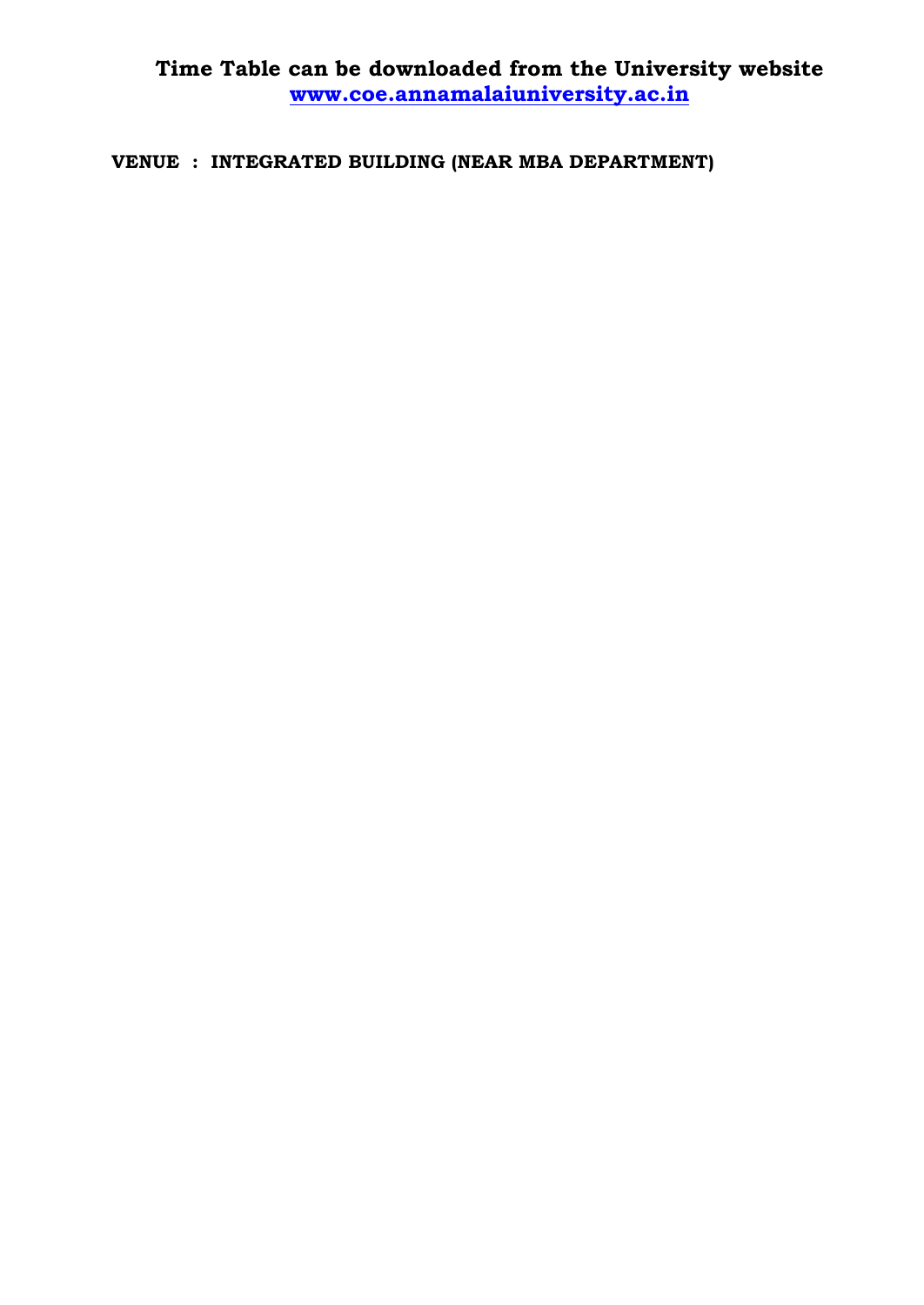#### M.A. SOCIOLOGY (Choice Based Credit System) **Candidates admitted from July 2020 – 2021**

| <b>FOURTH SEMESTER</b> |                    |           |           |                                |  |
|------------------------|--------------------|-----------|-----------|--------------------------------|--|
| Day                    | Date               | Session   | Code      | Subject Title                  |  |
| Wednesday              | 22/06/2022         | <b>FN</b> | 19PSCI400 | Constitution of India          |  |
| Thursday               | 23/06/2022         | <b>FN</b> | 19SOCC401 | <b>Medical Sociology</b>       |  |
| Friday                 | 24/06/2022         | <b>FN</b> | 19SOCC402 | <b>Social Problems</b>         |  |
| Saturday               | 25/06/2022         | <b>FN</b> | 19SOCC404 | <b>Environmental Sociology</b> |  |
|                        |                    |           |           |                                |  |
| (VALUE ADDED)          |                    |           |           |                                |  |
|                        | Know Your Medicine |           |           |                                |  |

**FN – FORENOON : 09.30 a.m. – 12.30 p.m.**

Annamalainagar Dr. M. Prakash 11/06/2022 Controller of Examination 2015 Controller of Examinations

# **NOTE:**

- **1. All the Students (including Private Candidates) are directed to have their Identity Card With Photo duly signed by the Head of the Department. Without Identity Card they will not be permitted to write the Examinations.**
- **2. Candidates will be provided a Blank Answer Book-let containing 40 pages. They are advised to restrict their answers within that. No additional sheets will be provided.**

**MOBILE PHONE NOT ALLOWED INSIDE THE EXAMINATION HALL**

**Time Table can be downloaded from the University website [www.coe.annamalaiuniversity.ac.in](http://www.coe.annamalaiuniversity.ac.in/)**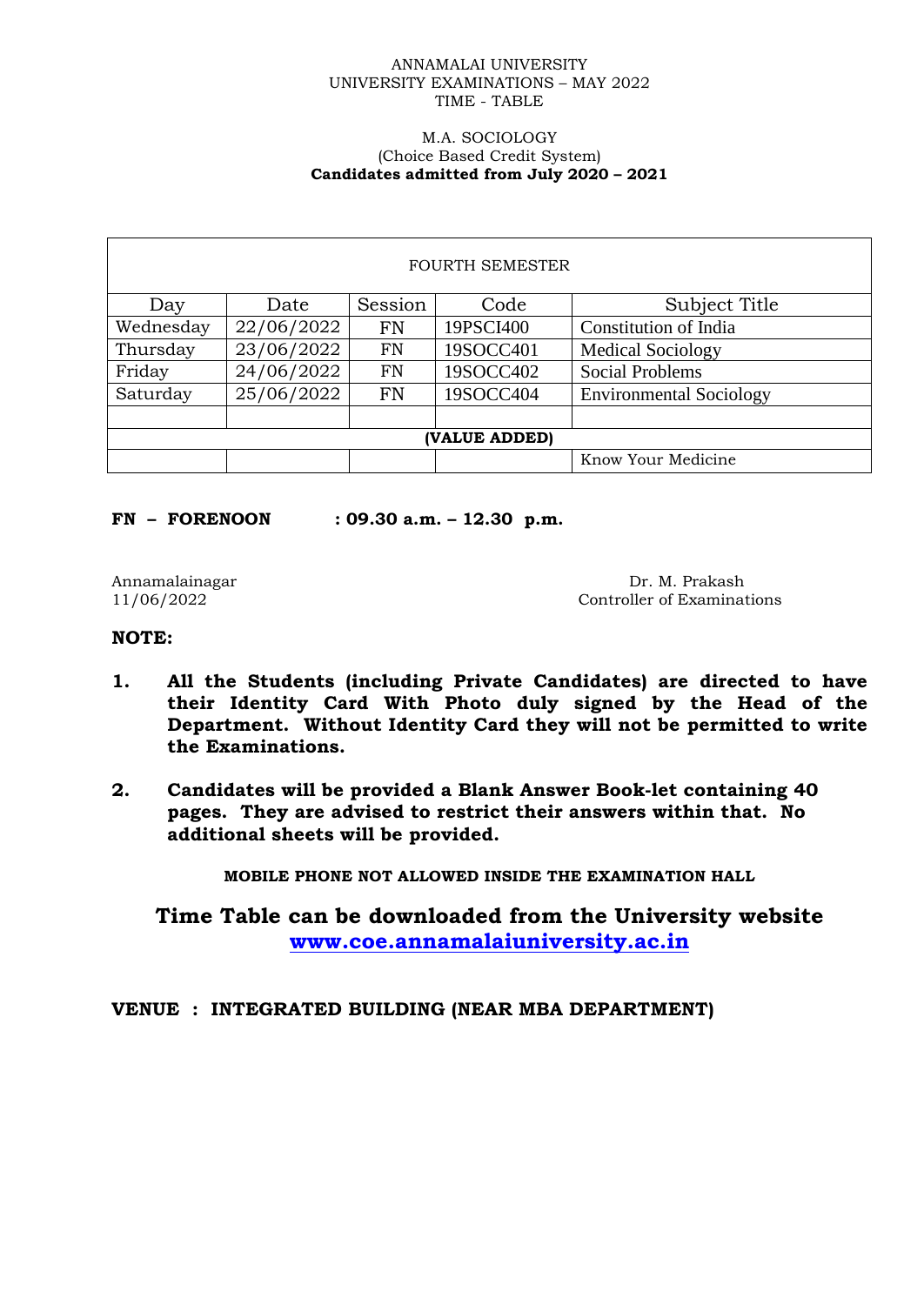#### MASTER OF SOCIAL WORK (Choice Based Credit System) **Candidates admitted from July 2020 – 2021**

| <b>FOURTH SEMESTER</b> |            |           |            |                                                      |  |
|------------------------|------------|-----------|------------|------------------------------------------------------|--|
| Day                    | Date       | Session   | Code       | Subject Title                                        |  |
| Wednesday              | 22/06/2022 | <b>FN</b> | 19PSCI 400 | Constitution of India                                |  |
| Thursday               | 23/06/2022 | <b>FN</b> | 19MSWC401  | Organizational Behaviour and<br>Personnel Management |  |
| Friday                 | 24/06/2022 | FN        | 19MSWC402  | A: Regional Development and<br>Development Planning  |  |
| Friday                 | 24/06/2022 | <b>FN</b> | 19MSWC402  | B: Industrial Relations and Labour<br>Welfare        |  |
| Friday                 | 24/06/2022 | FN        | 19MSWC402  | C: Psychiatric Social Work                           |  |

**FN – FORENOON : 09.30 a.m. – 12.30 p.m.**

Annamalainagar Dr. M. Prakash 11/06/2022 Controller of Examination Controller of Examination Controller of Examination Controller of Examination Controller of Examination Controller of Examination Controller of Examination Controller of Examinations

# **NOTE:**

- **1. All the Students (including Private Candidates) are directed to have their Identity Card With Photo duly signed by the Head of the Department. Without Identity Card they will not be permitted to write the Examinations.**
- **2. Candidates will be provided a Blank Answer Book-let containing 40 pages. They are advised to restrict their answers within that. No additional sheets will be provided.**

**MOBILE PHONE NOT ALLOWED INSIDE THE EXAMINATION HALL**

**Time Table can be downloaded from the University website [www.coe.annamalaiuniversity.ac.in](http://www.coe.annamalaiuniversity.ac.in/)**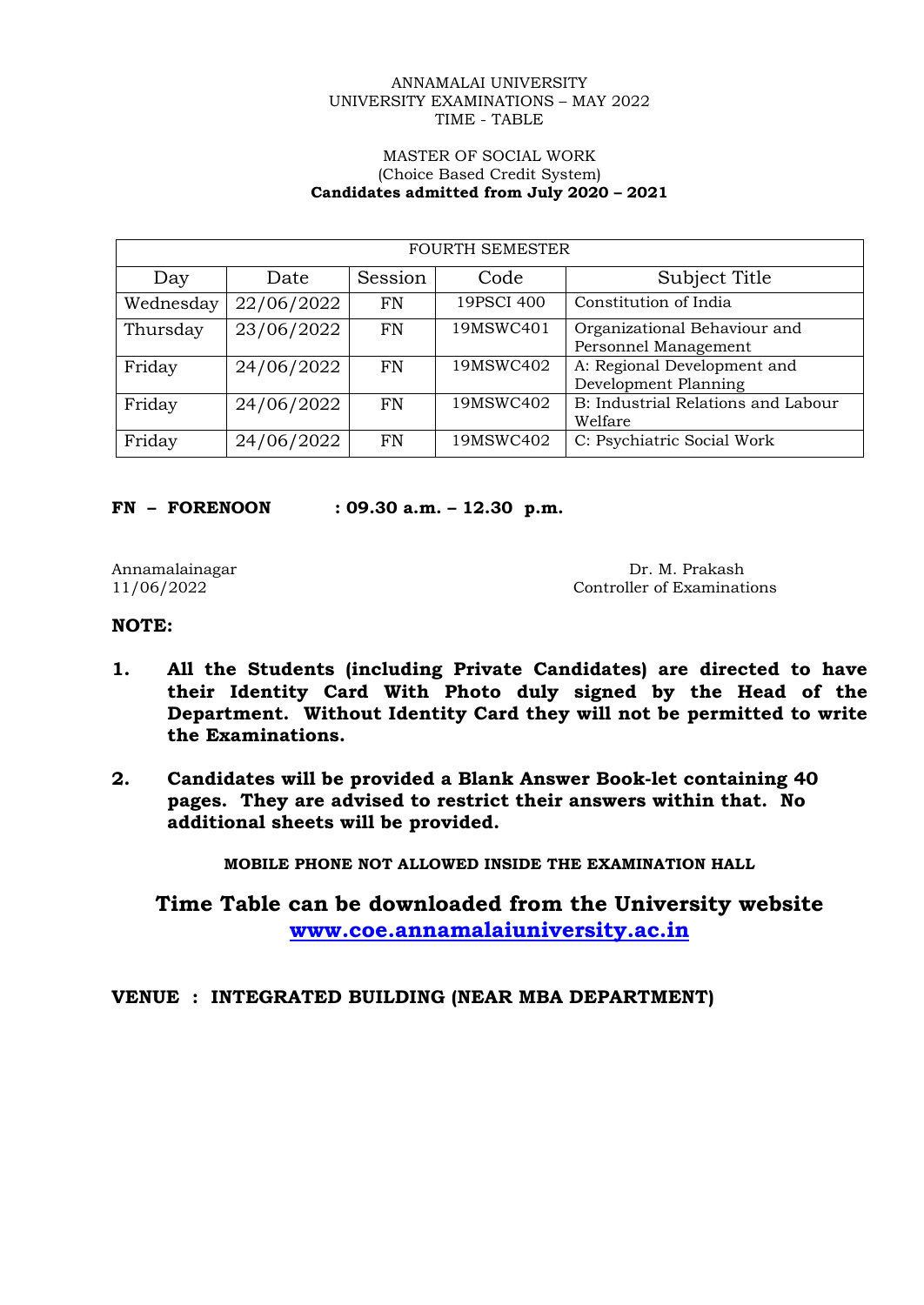#### M.A. POLITICAL SCIENCE (Choice Based Credit System)

#### **Candidates admitted from July 2020 – 2021**

| <b>FOURTH SEMESTER</b> |                                                         |           |           |                                  |  |
|------------------------|---------------------------------------------------------|-----------|-----------|----------------------------------|--|
| Day                    | Date                                                    | Session   | Code      | Subject Title                    |  |
| Thursday               | 23/06/2022                                              | <b>FN</b> | 19POLC401 | <b>Research Methodology</b>      |  |
| Friday                 | 24/06/2022                                              | <b>FN</b> | 19POLC402 | Contemporary Political Theory    |  |
| Saturday               | India in World Affairs<br>19POLC403<br>25/06/2022<br>FN |           |           |                                  |  |
| (VALUE ADDED)          |                                                         |           |           |                                  |  |
|                        |                                                         | FN        | EINTVAC02 | Mobile Applications and Services |  |

# **FN – FORENOON : 09.30 a.m. – 12.30 p.m.**

Annamalainagar Dr. M. Prakash 11/06/2022 Controller of Examinat Controller of Examinations

# **NOTE:**

- **1. All the Students (including Private Candidates) are directed to have their Identity Card With Photo duly signed by the Head of the Department. Without Identity Card they will not be permitted to write the Examinations.**
- **2. Candidates will be provided a Blank Answer Book-let containing 40 pages. They are advised to restrict their answers within that. No additional sheets will be provided.**

**MOBILE PHONE NOT ALLOWED INSIDE THE EXAMINATION HALL**

**Time Table can be downloaded from the University website [www.coe.annamalaiuniversity.ac.in](http://www.coe.annamalaiuniversity.ac.in/)**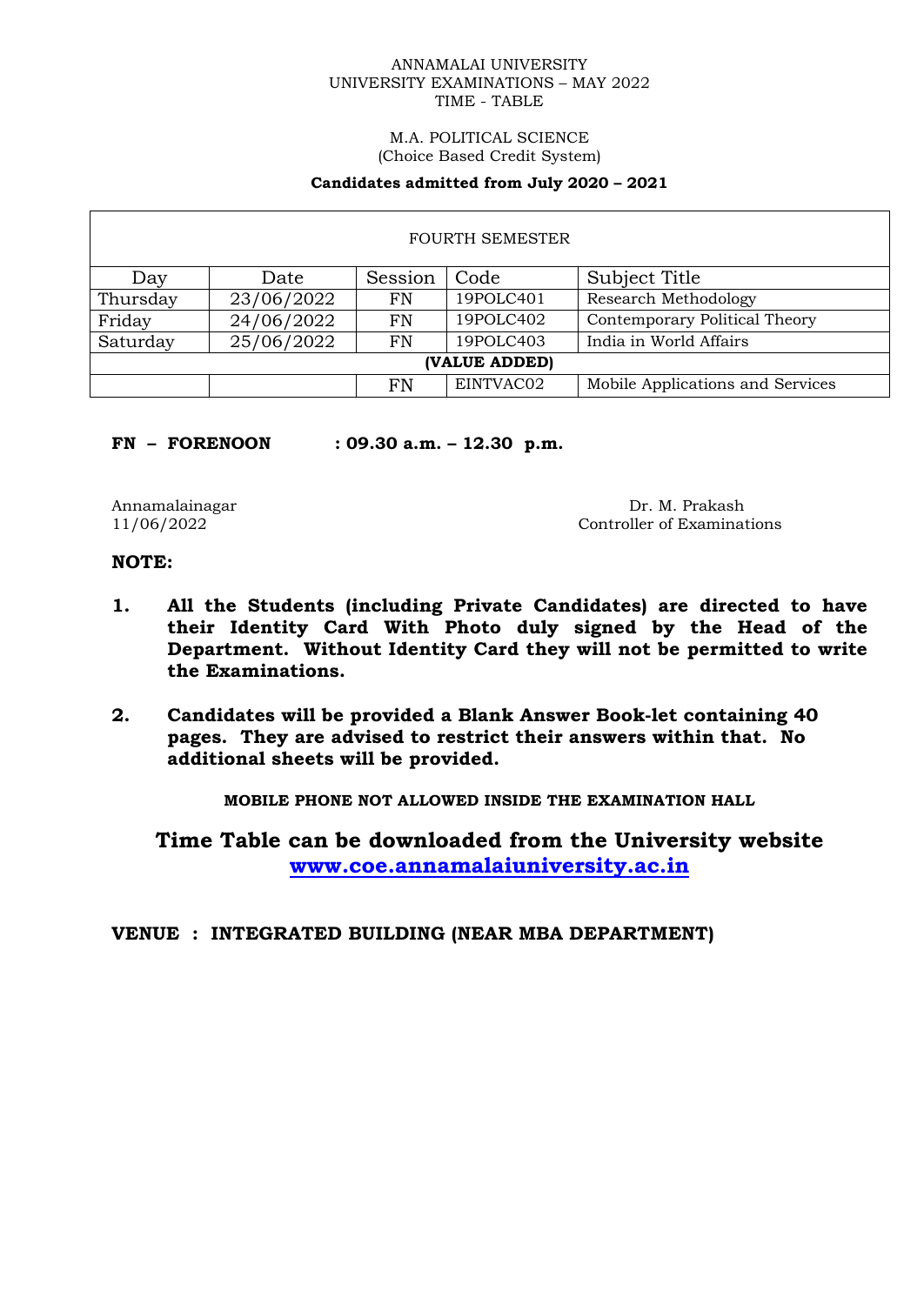M.A. (MASTER OF RURAL DEVELOPMENT) (Choice Based Credit System)

#### **Candidates admitted from July 2020 – 2021**

| <b>FOURTH SEMESTER</b> |            |         |           |                             |  |
|------------------------|------------|---------|-----------|-----------------------------|--|
| Day                    | Date       | Session | Code      | Subject Title               |  |
| Wednesday              | 22/06/2022 | FN      | 19PSCI400 | Constitution of India       |  |
| Thursday               | 23/06/2022 | FN      | 19RURC401 | SHGs and Women Empowerment  |  |
| Friday                 | 24/06/2022 | FN      | 19RURC402 | Disaster Management         |  |
| Saturday               | 25/06/2022 | FN      | 19RURC403 | Case Study & Village Survey |  |
| Tuesday                | 28/06/2022 | FN      | 19UPGE405 | Yoga for Mental Hygiene     |  |

## **FN – FORENOON : 09.30 a.m. – 12.30 p.m.**

Annamalainagar Dr. M. Prakash 11/06/2022 Controller of Examination Controller of Examination Controller of Examination Controller of Examination Controller of Examination Controller of Examination Controller of Examination Controller of Examinations

# **NOTE:**

- **1. All the Students (including Private Candidates) are directed to have their Identity Card With Photo duly signed by the Head of the Department. Without Identity Card they will not be permitted to write the Examinations.**
- **2. Candidates will be provided a Blank Answer Book-let containing 40 pages. They are advised to restrict their answers within that. No additional sheets will be provided.**

**MOBILE PHONE NOT ALLOWED INSIDE THE EXAMINATION HALL**

**Time Table can be downloaded from the University website [www.coe.annamalaiuniversity.ac.in](http://www.coe.annamalaiuniversity.ac.in/)**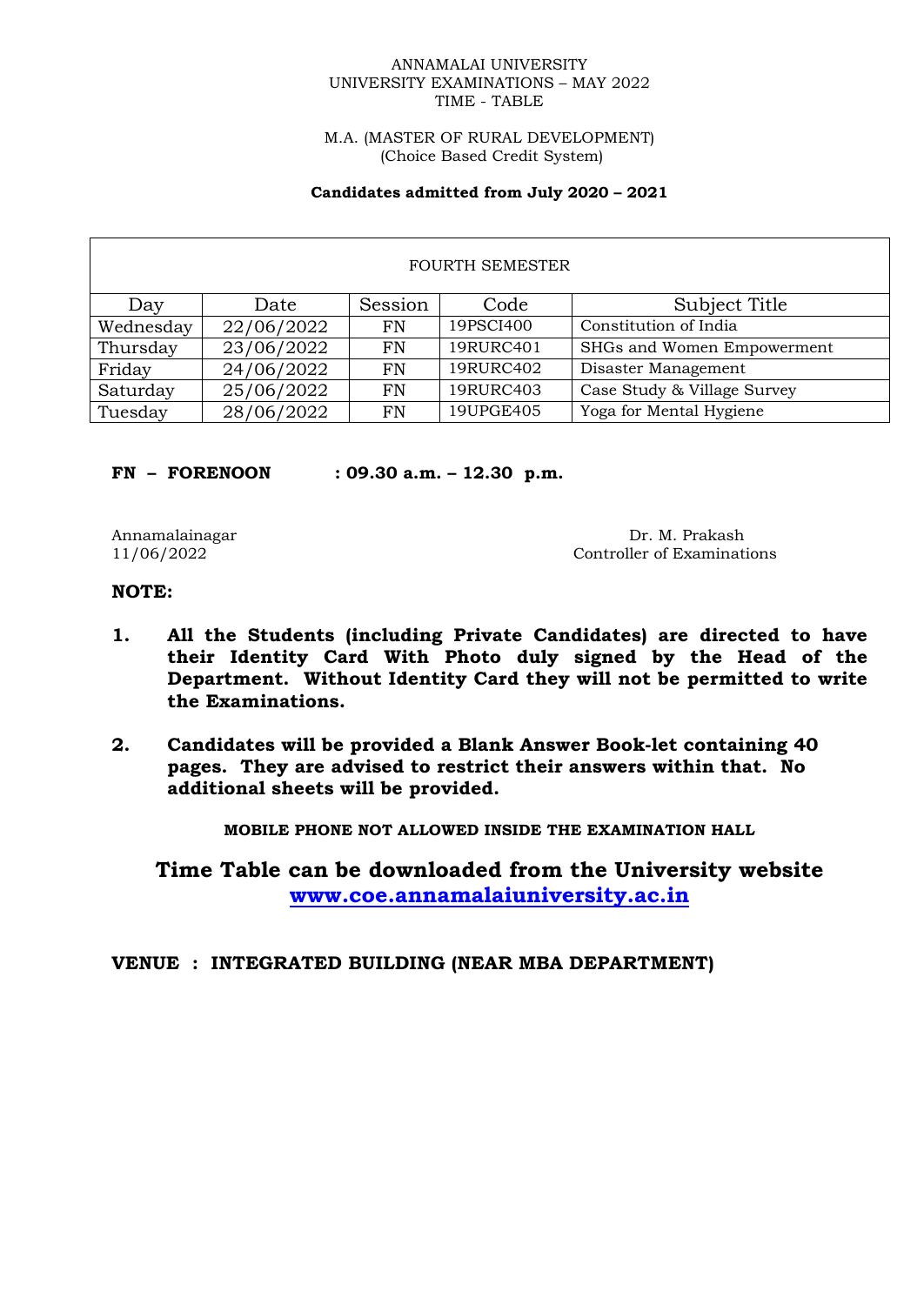#### MASTER OF LIBRARY AND INFORMATION SCIENCE (M.Lib.I.Sc) (Choice Based Credit System)

# **Candidates admitted from July 2020 – 2021**

| <b>FOURTH SEMESTER</b> |            |         |           |                                                                                        |
|------------------------|------------|---------|-----------|----------------------------------------------------------------------------------------|
| Day                    | Date       | Session | Code      | Subject Title                                                                          |
| Wednesday              | 22/06/2022 | FN      | 19PSCI400 | Constitution of India                                                                  |
| Thursday               | 23/06/2022 | FN      | 19LISC401 | Universal Decimal Classification and<br>Anglo American Cataloguing Rules – II<br>(NBM) |
| Friday                 | 24/06/2022 | FN      | 19LISC402 | Information System and Services                                                        |
| Saturday               | 25/06/2022 | FN      | 19LISC403 | Introduction to Information Technology                                                 |

# **FN – FORENOON : 09.30 a.m. – 12.30 p.m.**

Annamalainagar Dr. M. Prakash 11/06/2022 Controller of Examinations

# **NOTE:**

- **1. All the Students (including Private Candidates) are directed to have their Identity Card With Photo duly signed by the Head of the Department. Without Identity Card they will not be permitted to write the Examinations.**
- **2. Candidates will be provided a Blank Answer Book-let containing 40 pages. They are advised to restrict their answers within that. No additional sheets will be provided.**

**MOBILE PHONE NOT ALLOWED INSIDE THE EXAMINATION HALL**

**Time Table can be downloaded from the University website [www.coe.annamalaiuniversity.ac.in](http://www.coe.annamalaiuniversity.ac.in/)**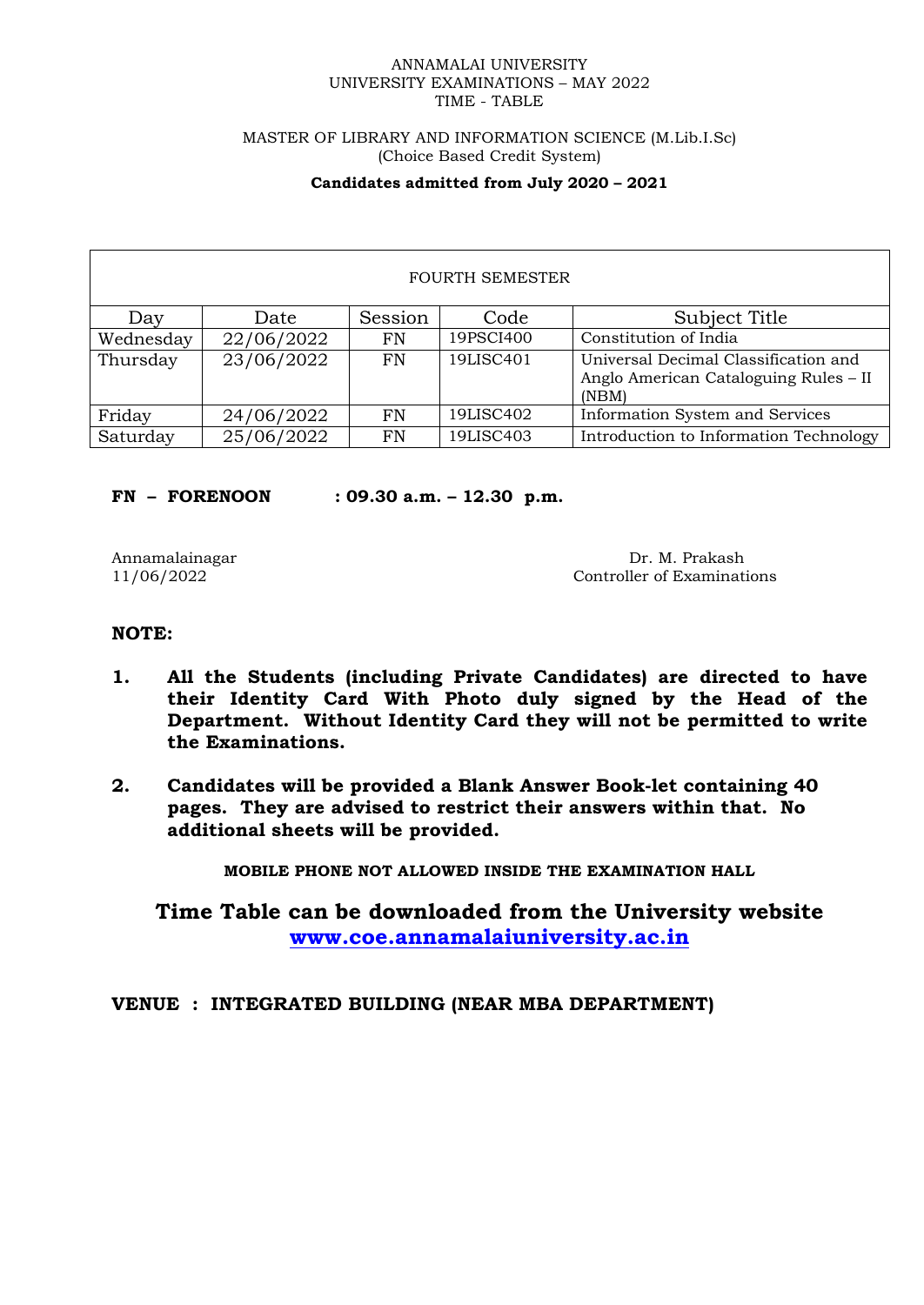## ANNAMALAI UNIVERSITY UNIVERSITY EXAMINATIONS – MAY 2022 TIME - TABLE M.COM. ACCOUNTING INFORMATION SYSTEM (Choice Based Credit System)

## **Candidates admitted from July 2020 – 2021**

| <b>FOURTH SEMESTER</b> |            |           |           |                                 |  |
|------------------------|------------|-----------|-----------|---------------------------------|--|
| Day                    | Date       | Session   | Code      | Subject Title                   |  |
| Wednesday              | 22/06/2022 | FN        | 19PSCI400 | Constitution of India           |  |
| Thursday               | 23/06/2022 | FN        | 19CAIC401 | <b>Advanced Cost Accounting</b> |  |
| Friday                 | 24/06/2022 | FN        | 19CAIC402 | Corporate Tax Planning and      |  |
|                        |            |           |           | Management                      |  |
| Saturday               | 25/06/2022 | <b>FN</b> | 19CAIC403 | Security analysis and portfolio |  |
|                        |            |           |           | Management                      |  |

**FN – FORENOON : 09.30 a.m. – 12.30 p.m. AN – FORENOON : 02.00 p.m. – 05.00 p.m.**

Annamalainagar Dr. M. Prakash 11/06/2022 Controller of Examinations

## **NOTE:**

- **1. All the Students (including Private Candidates) are directed to have their Identity Card With Photo duly signed by the Head of the Department. Without Identity Card they will not be permitted to write the Examinations.**
- **2. Candidates will be provided a Blank Answer Book-let containing 40 pages. They are advised to restrict their answers within that. No additional sheets will be provided.**

**MOBILE PHONE NOT ALLOWED INSIDE THE EXAMINATION HALL**

**Time Table can be downloaded from the University website [www.coe.annamalaiuniversity.ac.in](http://www.coe.annamalaiuniversity.ac.in/)**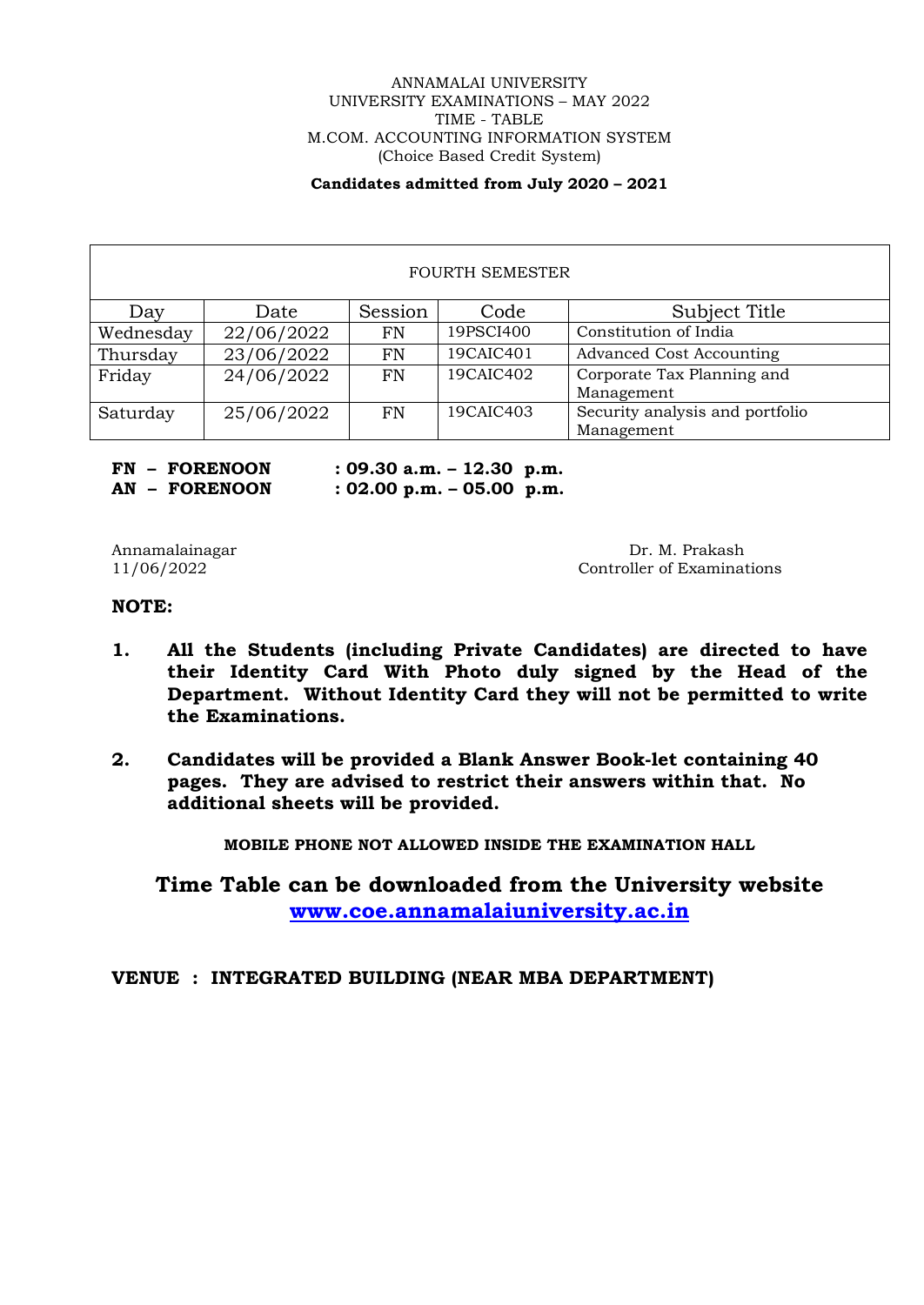#### ANNAMALAI UNIVERSITY UNIVERSITY EXAMINATIONS – MAY 2022 TIME - TABLE M.COM. CO – OPERATIVE MANAGEMENT (Choice Based Credit System) **Candidates admitted from July 2020 – 2021**

| <b>FOURTH SEMESTER</b> |            |         |           |                                       |
|------------------------|------------|---------|-----------|---------------------------------------|
| Day                    | Date       | Session | Code      | Subject Title                         |
| Wednesday              | 22/06/2022 | FN      | 19PSCI400 | Constitution of India                 |
| Thursday               | 23/06/2022 | FN      | 19CCMC401 | Co-Operative Management and           |
|                        |            |         |           | Administration                        |
| Friday                 | 24/06/2022 | FN      | 19CCMC402 | Tamil Nadu Co-operative Societies Act |
|                        |            |         |           | 1983                                  |
| Saturday               | 25/06/2022 | FN      | 19CCMC403 | Co-operative Service Institutions in  |
|                        |            |         |           | India                                 |

**FN – FORENOON : 09.30 a.m. – 12.30 p.m. AN – FORENOON : 02.00 p.m. – 05.00 p.m.**

Annamalainagar Dr. M. Prakash 11/06/2022 Controller of Examinations

# **NOTE:**

- **1. All the Students (including Private Candidates) are directed to have their Identity Card With Photo duly signed by the Head of the Department. Without Identity Card they will not be permitted to write the Examinations.**
- **2. Candidates will be provided a Blank Answer Book-let containing 40 pages. They are advised to restrict their answers within that. No additional sheets will be provided.**

**MOBILE PHONE NOT ALLOWED INSIDE THE EXAMINATION HALL**

**Time Table can be downloaded from the University website [www.coe.annamalaiuniversity.ac.in](http://www.coe.annamalaiuniversity.ac.in/)**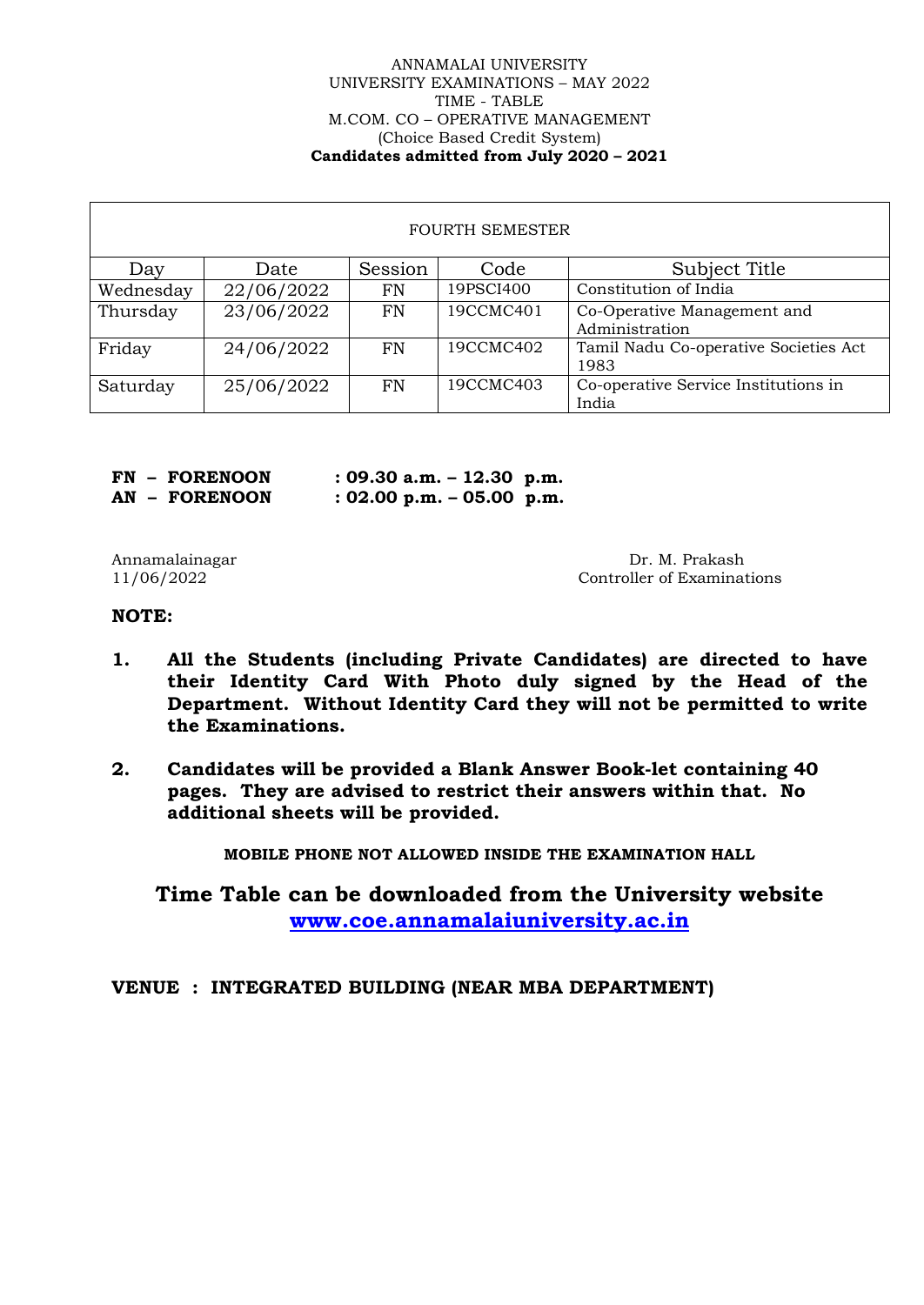#### ANNAMALAI UNIVERSITY UNIVERSITY EXAMINATIONS – MAY 2022 TIME - TABLE M.COM. INTERNATIONAL BUSINESS, BANKING & INSURANCE (Choice Based Credit System)

#### **Candidates admitted from July 2020 – 2021**

| <b>FOURTH SEMESTER</b> |            |         |           |                                    |
|------------------------|------------|---------|-----------|------------------------------------|
| Day                    | Date       | Session | Code      | Subject Title                      |
| Wednesday              | 22/06/2022 | FN      | 19PSCI400 | Constitution of India              |
| Thursday               | 23/06/2022 | FN      | 19CIBC401 | Bank Credit and Risk Management    |
| Friday                 | 24/06/2022 | FN      | 19CIBC402 | Export Import Procedures and       |
|                        |            |         |           | Documentation                      |
| Saturday               | 25/06/2022 | FN      | 19CIBC403 | Principles and Practice of General |
|                        |            |         |           | Insurance                          |

**FN – FORENOON : 09.30 a.m. – 12.30 p.m. AN – FORENOON : 02.00 p.m. – 05.00 p.m.**

Annamalainagar Dr. M. Prakash 11/06/2022 Controller of Examina Controller of Examinations

# **NOTE:**

- **1. All the Students (including Private Candidates) are directed to have their Identity Card With Photo duly signed by the Head of the Department. Without Identity Card they will not be permitted to write the Examinations.**
- **2. Candidates will be provided a Blank Answer Book-let containing 40 pages. They are advised to restrict their answers within that. No additional sheets will be provided.**

**MOBILE PHONE NOT ALLOWED INSIDE THE EXAMINATION HALL**

**Time Table can be downloaded from the University website [www.coe.annamalaiuniversity.ac.in](http://www.coe.annamalaiuniversity.ac.in/)**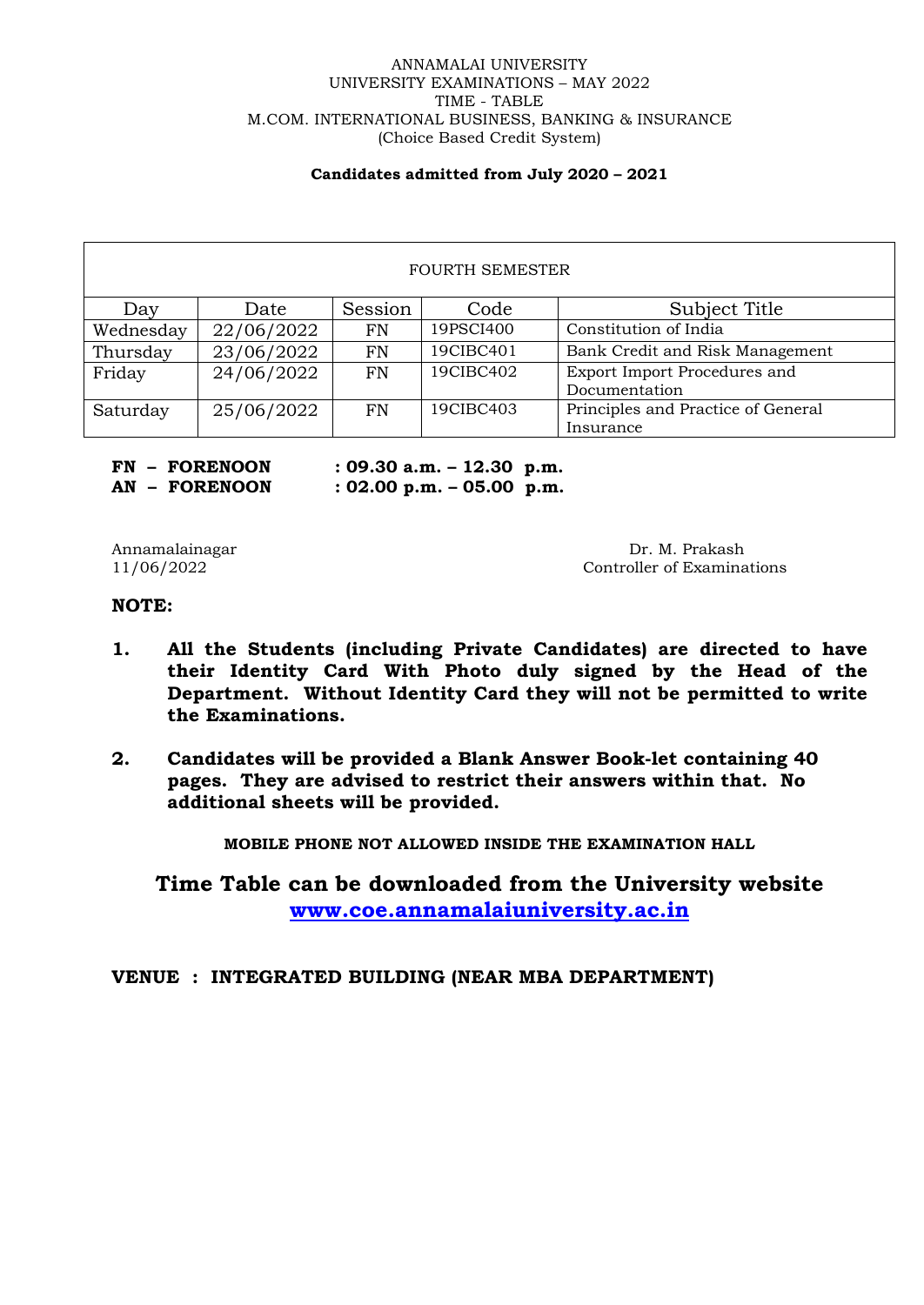#### ANNAMALAI UNIVERSITY UNIVERSITY EXAMINATIONS – MAY 2022 TIME - TABLE MASTER OF BUSINESS ADMINISTRATION (M.B.A.) (Dual Specialization) (Choice Based Credit System)

# **Candidates admitted from July 2015-2017**

| <b>FOURTH SEMESTER</b> |            |           |                 |                               |  |
|------------------------|------------|-----------|-----------------|-------------------------------|--|
| Day                    | Date       | Session   | Code            | Subject Title                 |  |
| Thursday               | 23/06/2022 | FN        | MBAC401         | Retailing and Rural Marketing |  |
| Friday                 | 24/06/2022 | <b>FN</b> | MBAC402         | Business Policy and Strategic |  |
|                        |            |           |                 | Management                    |  |
| Saturday               | 25/06/2022 | <b>FN</b> | MBAC403         | Logistics and Supply Chain    |  |
|                        |            |           |                 | Management                    |  |
| Monday                 | 27/06/2022 | <b>FN</b> | MBAC404         | Indian Ethos and Values       |  |
| Tuesday                | 28/06/2022 | FN        | RUDE405         | Rural Tourism for Employment  |  |
| Wednesday              | 29/06/2022 | FN        | <b>MBAC 406</b> | Adverting and Sales Promotion |  |
| Thursday               | 30/06/2022 | FN        | <b>MBAC 407</b> | Management of Training and    |  |
|                        |            |           |                 | Development                   |  |

**FN – FORENOON : 09.30 a.m. – 12.30 p.m.**

Annamalainagar Dr. M. Prakash Dr. M. Prakash Dr. M. Prakash Dr. M. Prakash Dr. M. Prakash Dr. M. Prakash Dr. M Controller of Examinations

# **NOTE:**

- **1. All the Students (including Private Candidates) are directed to have their Identity Card With Photo duly signed by the Head of the Department. Without Identity Card they will not be permitted to write the Examinations.**
- **2. Candidates will be provided a Blank Answer Book-let containing 40 pages. They are advised to restrict their answers within that. No additional sheets will be provided.**

**MOBILE PHONE NOT ALLOWED INSIDE THE EXAMINATION HALL**

**Time Table can be downloaded from the University website [www.coe.annamalaiuniversity.ac.in](http://www.coe.annamalaiuniversity.ac.in/)**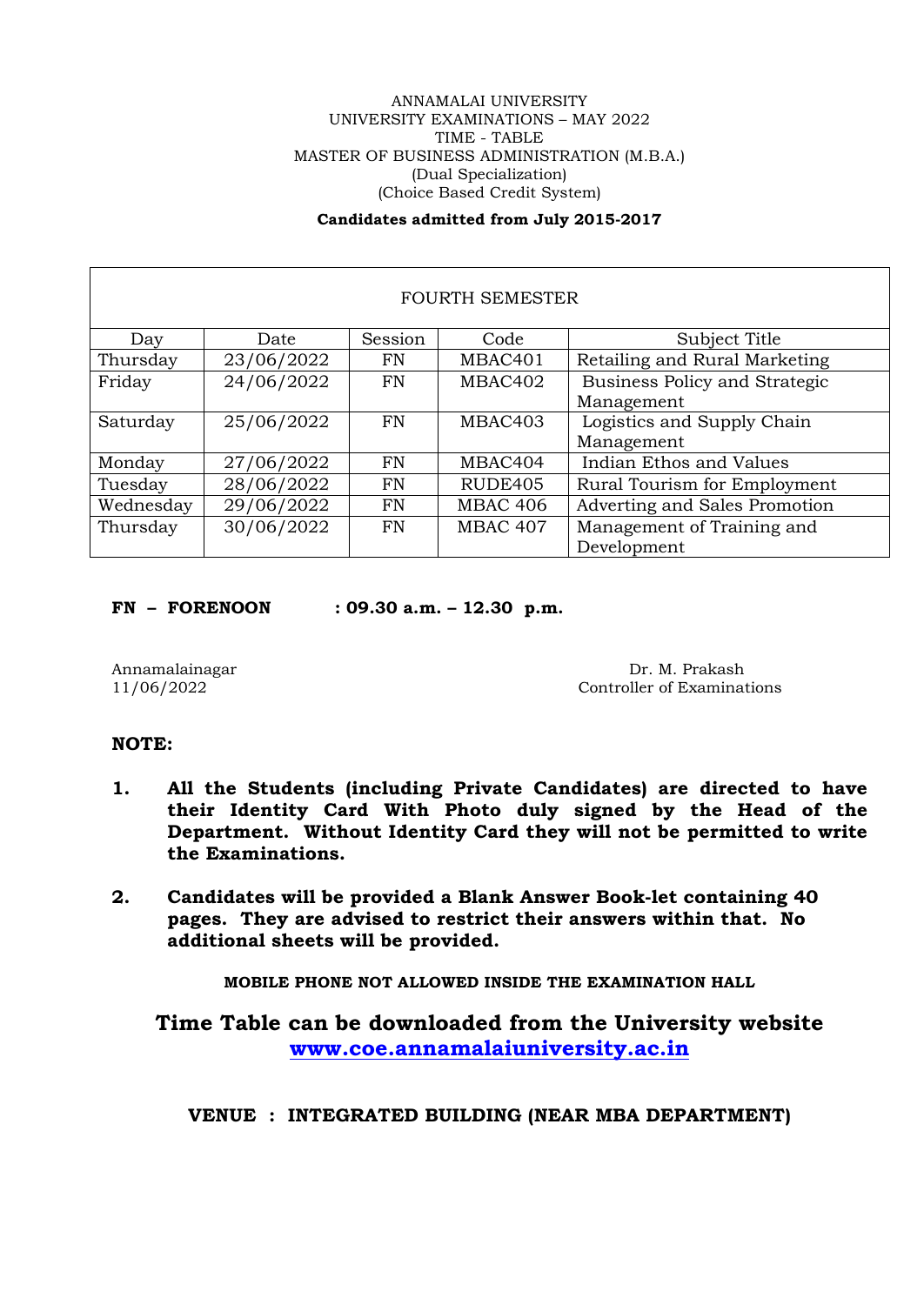## ANNAMALAI UNIVERSITY UNIVERSITY EXAMINATIONS – MAY 2022 TIME - TABLE MASTER OF BUSINESS ADMINISTRATION (M.B.A. H.R.M) (Choice Based Credit System)

# **Candidates admitted from July 2017-2019**

| <b>FOURTH SEMESTER</b> |            |           |                 |                                      |  |  |
|------------------------|------------|-----------|-----------------|--------------------------------------|--|--|
| Day                    | Date       | Session   | Code            | Subject Title                        |  |  |
| Thursday               | 23/06/2022 | FN        | MBAC401         | Retailing and Rural Marketing        |  |  |
| Friday                 | 24/06/2022 | <b>FN</b> | MBAC402         | <b>Business Policy and Strategic</b> |  |  |
|                        |            |           |                 | Management                           |  |  |
| Saturday               | 25/06/2022 | FN        | MBAC403         | Logistics and Supply Chain           |  |  |
|                        |            |           |                 | Management                           |  |  |
| Monday                 | 27/06/2022 | FN        | MBAC404         | Indian Ethos and Values              |  |  |
| Tuesday                | 28/06/2022 | FN        | 19AENGX04       | English For Career Development       |  |  |
| Wednesday              | 29/06/2022 | <b>FN</b> | <b>MBAC 407</b> | Organization Change and              |  |  |
|                        |            |           |                 | Development                          |  |  |
| Thursday               | 30/06/2022 | FN        | <b>MBAC 408</b> | Performance Management               |  |  |

**FN – FORENOON : 09.30 a.m. – 12.30 p.m.**

Annamalainagar Dr. M. Prakash 11/06/2022 Controller of Examinations

# **NOTE:**

- **1. All the Students (including Private Candidates) are directed to have their Identity Card With Photo duly signed by the Head of the Department. Without Identity Card they will not be permitted to write the Examinations.**
- **2. Candidates will be provided a Blank Answer Book-let containing 40 pages. They are advised to restrict their answers within that. No additional sheets will be provided.**

**MOBILE PHONE NOT ALLOWED INSIDE THE EXAMINATION HALL**

**Time Table can be downloaded from the University website [www.coe.annamalaiuniversity.ac.in](http://www.coe.annamalaiuniversity.ac.in/)**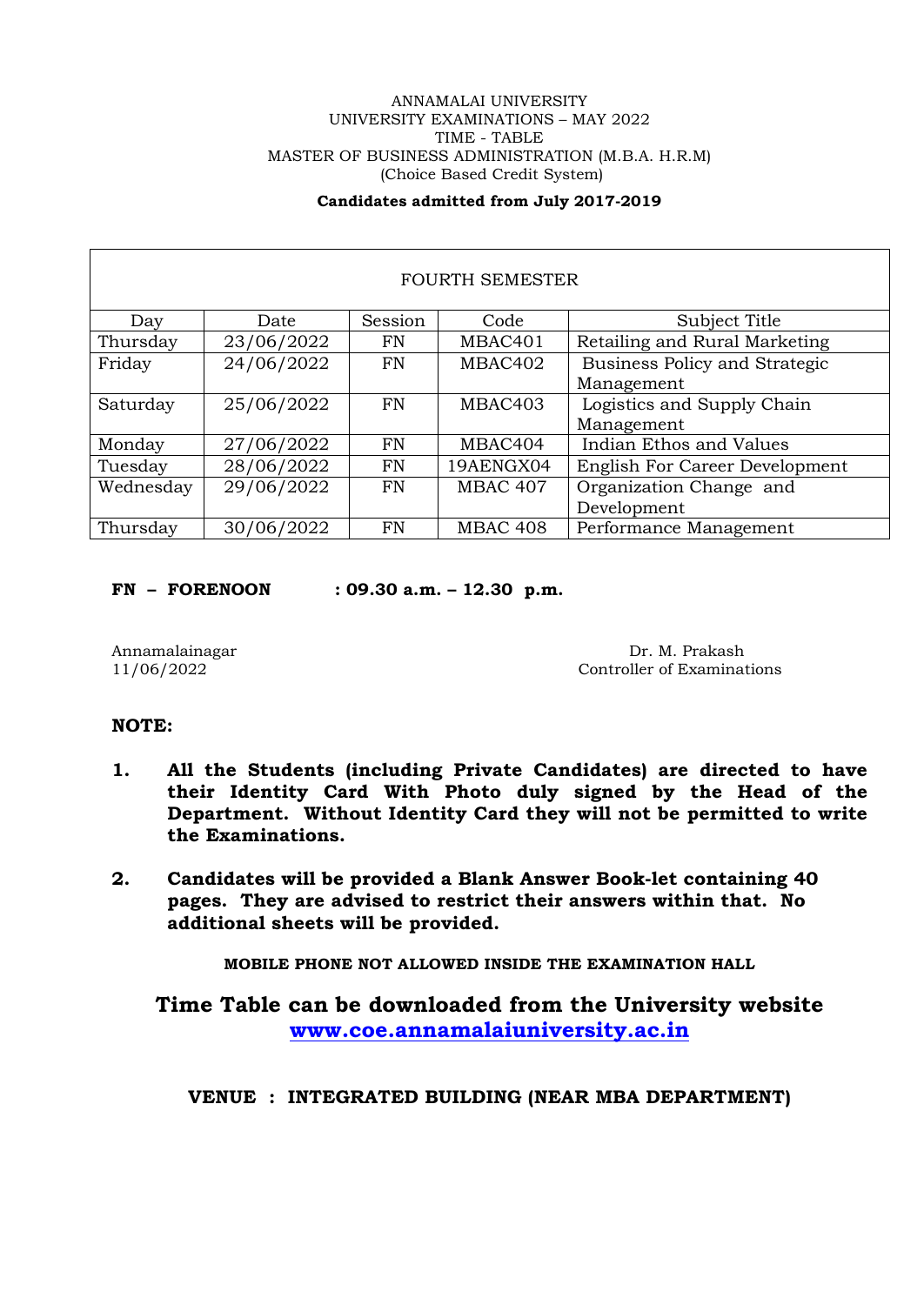# ANNAMALAI UNIVERSITY UNIVERSITY EXAMINATIONS – MAY 2022 TIME - TABLE MASTER OF BUSINESS ADMINISTRATION (M.B.A.) (Dual Specialization) (Choice Based Credit System)

# **Candidates admitted from July 2020 – 2021**

| <b>FOURTH SEMESTER</b> |            |           |                   |                                                    |  |  |
|------------------------|------------|-----------|-------------------|----------------------------------------------------|--|--|
| Day                    | Date       | Session   | Code              | Subject Title                                      |  |  |
| Wednesday              | 22/06/2022 | <b>FN</b> | 19PSCI400         | Constitution of India                              |  |  |
| Thursday               | 23/06/2022 | <b>FN</b> | 20MBAC401         | Retailing and Rural Marketing                      |  |  |
| Friday                 | 24/06/2022 | <b>FN</b> | 20MBAC402         | <b>Business Policy and Strategic</b><br>Management |  |  |
| Saturday               | 25/06/2022 | <b>FN</b> | 20MBAC403         | Logistics and Supply Chain<br>Management           |  |  |
| Monday                 | 27/06/2022 | <b>FN</b> | 20MBAC404         | Indian Ethos and Values                            |  |  |
| Tuesday                | 28/06/2022 | FN        | 19AENGX04         | English For Career Development                     |  |  |
| Tuesday                | 28/06/2022 | <b>FN</b> | <b>19LINE 405</b> | Language and Mass Communication                    |  |  |
| Wednesday              | 29/06/2022 | <b>FN</b> | 20MFME440         | Management of Financial Services                   |  |  |
| Wednesday              | 29/06/2022 | <b>FN</b> | 20MHRE440         | Organizational Change and<br>Development           |  |  |
| Wednesday              | 29/06/2022 | <b>FN</b> | 20MMKE440         | Customer Relationship Management                   |  |  |
| Wednesday              | 29/06/2022 | <b>FN</b> | 20MIBE 440        | <b>International Marketing</b>                     |  |  |
|                        |            |           |                   | Management                                         |  |  |
| Thursday               | 30/06/2022 | <b>FN</b> | 20MFME441         | Capital Markets                                    |  |  |
| Thursday               | 30/06/2022 | <b>FN</b> | 20MKME441         | Digital Marketing                                  |  |  |
| Thursday               | 30/06/2022 | <b>FN</b> | 20MHRE441         | Performance Management                             |  |  |
| Thursday               | 30/06/2022 | <b>FN</b> | 20MHBE441         | International Financial Management                 |  |  |

## **FN – FORENOON : 09.30 a.m. – 12.30 p.m.**

 $\Gamma$ 

Annamalainagar Dr. M. Prakash 11/06/2022 Controller of Examinations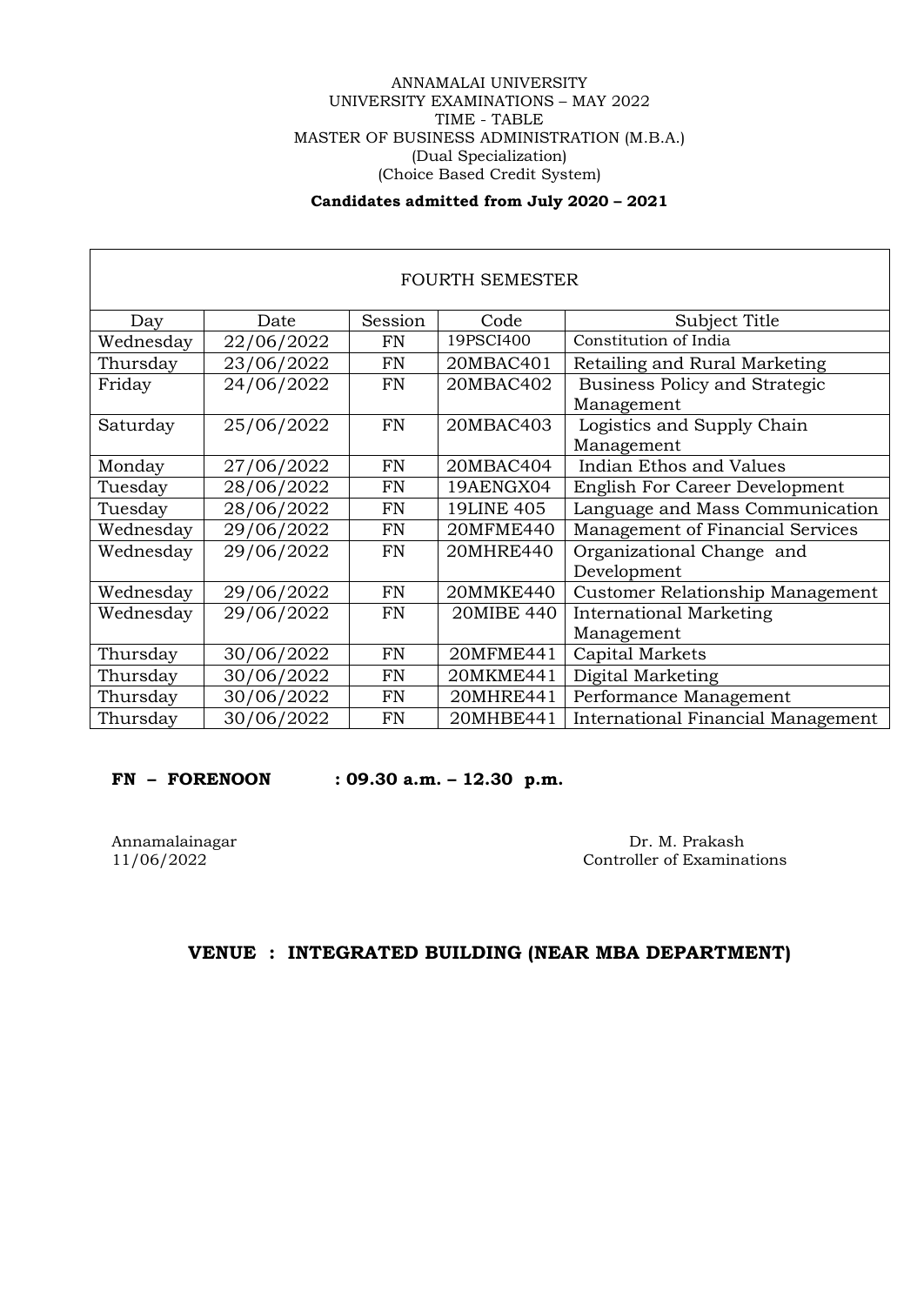#### ANNAMALAI UNIVERSITY UNIVERSITY EXAMINATIONS – MAY 2022 TIME - TABLE MASTER OF BUSINESS ADMINISTRATION (M.B.A.)

# **Financial Management**

(Choice Based Credit System)

#### **Candidates admitted from July 2020 – 2021**

| <b>FOURTH SEMESTER</b> |            |           |                   |                                                    |  |  |
|------------------------|------------|-----------|-------------------|----------------------------------------------------|--|--|
| Day                    | Date       | Session   | Code              | Subject Title                                      |  |  |
| Wednesday              | 22/06/2022 | FN        | 19PSCI400         | Constitution of India                              |  |  |
| Thursday               | 23/06/2022 | FN        | 20MBAC401         | Retailing and Rural Marketing                      |  |  |
| Friday                 | 24/06/2022 | <b>FN</b> | 20MBAC402         | <b>Business Policy and Strategic</b><br>Management |  |  |
| Saturday               | 25/06/2022 | <b>FN</b> | 20MBAC403         | Logistics and Supply Chain<br>Management           |  |  |
| Monday                 | 27/06/2022 | <b>FN</b> | 20MBAC404         | Indian Ethos and Values                            |  |  |
| Tuesday                | 28/06/2022 | <b>FN</b> | 19ENGE405         | <b>English For Carrier</b><br>Development          |  |  |
| Tuesday                | 28/06/2022 | <b>FN</b> | <b>19LINE 405</b> | Language and Mass<br>Communication                 |  |  |
| Wednesday              | 29/06/2022 | <b>FN</b> | 20MFME440         | Management of Financial<br>Services                |  |  |
| Thursday               | 30/06/2022 | FN        | 20MFME441         | Capital Markets                                    |  |  |

**FN – FORENOON : 09.30 a.m. – 12.30 p.m.**

Annamalainagar Dr. M. Prakash 11/06/2022 Controller of Examinations

# **NOTE:**

- **1. All the Students (including Private Candidates) are directed to have their Identity Card With Photo duly signed by the Head of the Department. Without Identity Card they will not be permitted to write the Examinations.**
- **2. Candidates will be provided a Blank Answer Book-let containing 40 pages. They are advised to restrict their answers within that. No additional sheets will be provided.**

**MOBILE PHONE NOT ALLOWED INSIDE THE EXAMINATION HALL**

**Time Table can be downloaded from the University website [www.coe.annamalaiuniversity.ac.in](http://www.coe.annamalaiuniversity.ac.in/)**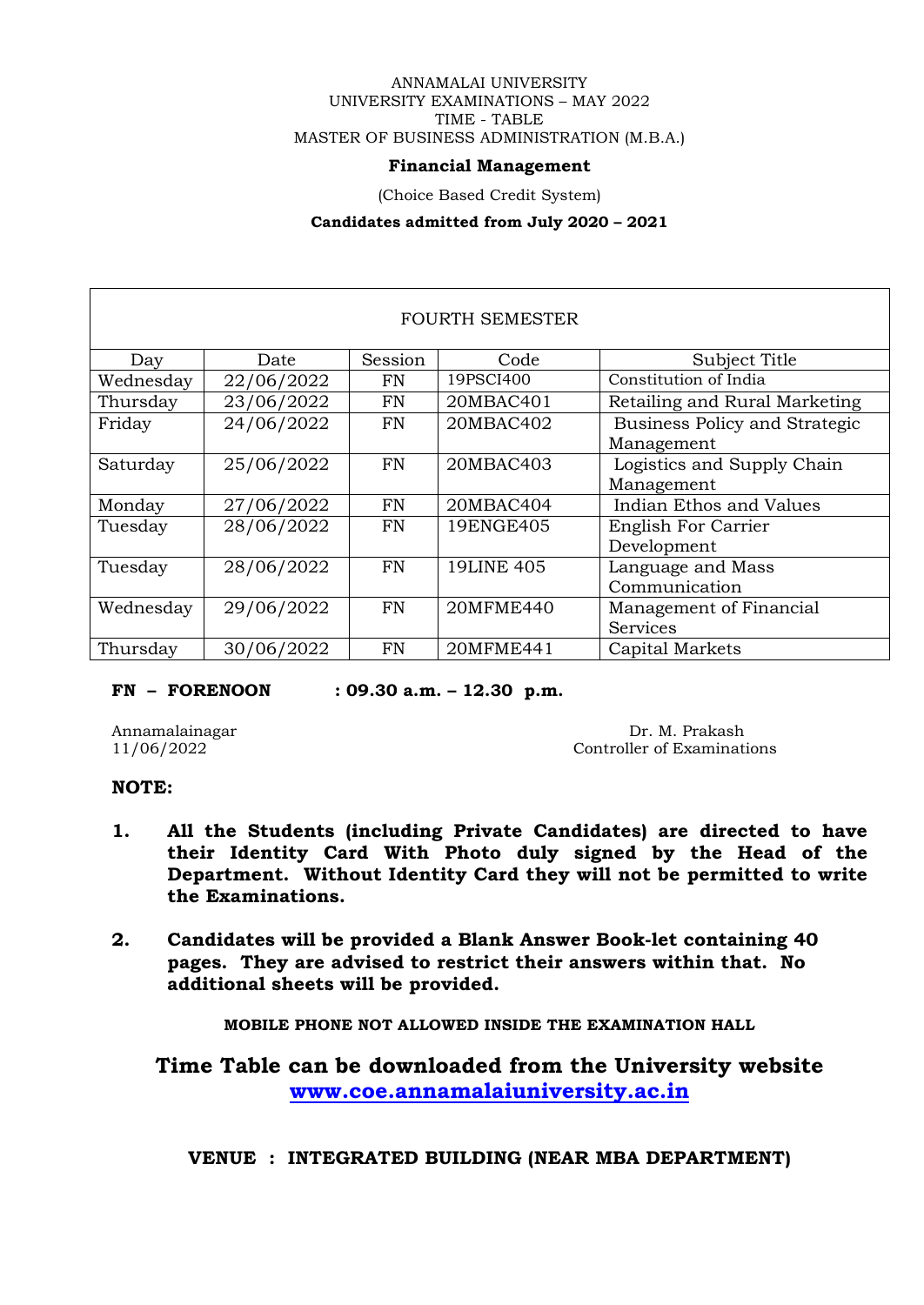# ANNAMALAI UNIVERSITY

## UNIVERSITY EXAMINATIONS – MAY 2022 TIME - TABLE MASTER OF BUSINESS ADMINISTRATION (M.B.A.)

#### **Marketing Management**

(Choice Based Credit System)

#### **Candidates admitted from July 2020 – 2021**

| <b>FOURTH SEMESTER</b> |            |         |           |                               |  |  |
|------------------------|------------|---------|-----------|-------------------------------|--|--|
| Day                    | Date       | Session | Code      | Subject Title                 |  |  |
| Wednesday              | 22/06/2022 | FN      | 19PSCI400 | Constitution of India         |  |  |
| Thursday               | 23/06/2022 | FN      | 20MBAC401 | Retailing and Rural Marketing |  |  |
| Friday                 | 24/06/2022 | FN      | 20MBAC402 | Business Policy and Strategic |  |  |
|                        |            |         |           | Management                    |  |  |
| Saturday               | 25/06/2022 | FN      | 20MBAC403 | Logistics and Supply Chain    |  |  |
|                        |            |         |           | Management                    |  |  |
| Monday                 | 27/06/2022 | FN      | 20MBAC404 | Indian Ethos and Values       |  |  |
| Tuesday                | 28/06/2022 | FN      | 19AEMGX04 | <b>English For Career</b>     |  |  |
|                        |            |         |           | Development                   |  |  |
| Tuesday                | 28/06/2022 | FN      | 19LLINX03 | Language and Mass             |  |  |
|                        |            |         |           | Communication                 |  |  |
| Wednesday              | 29/06/2022 | FN      | 20MMKE440 | Customer Relationship         |  |  |
|                        |            |         |           | Management                    |  |  |
| Thursday               | 30/06/2022 | FN      | 20MMKE441 | Digital Marketing             |  |  |

**FN – FORENOON : 09.30 a.m. – 12.30 p.m.**

Annamalainagar Dr. M. Prakash Dr. M. Prakash Dr. M. Prakash Dr. M. Prakash Dr. M. Prakash Dr. M. Prakash Dr. M Controller of Examinations

# **NOTE:**

- **1. All the Students (including Private Candidates) are directed to have their Identity Card With Photo duly signed by the Head of the Department. Without Identity Card they will not be permitted to write the Examinations.**
- **2. Candidates will be provided a Blank Answer Book-let containing 40 pages. They are advised to restrict their answers within that. No additional sheets will be provided.**

**MOBILE PHONE NOT ALLOWED INSIDE THE EXAMINATION HALL**

**Time Table can be downloaded from the University website [www.coe.annamalaiuniversity.ac.in](http://www.coe.annamalaiuniversity.ac.in/)**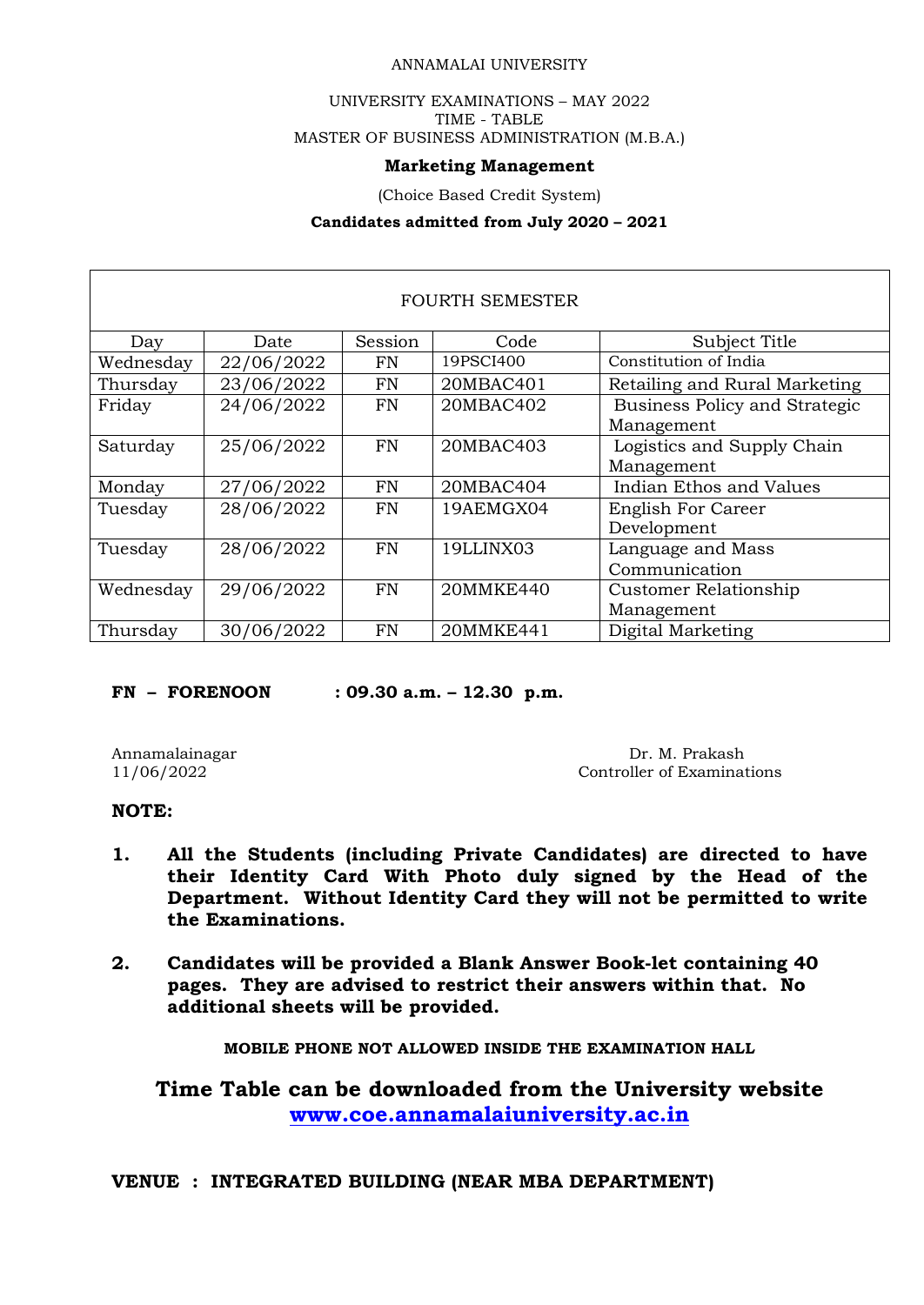#### ANNAMALAI UNIVERSITY

## UNIVERSITY EXAMINATIONS – MAY 2022 TIME - TABLE MASTER OF BUSINESS ADMINISTRATION (M.B.A.)

#### **Human Resource Management**

(Choice Based Credit System)

#### **Candidates admitted from July 2020 – 2021**

| FOURTH SEMESTER |            |           |           |                                      |  |  |
|-----------------|------------|-----------|-----------|--------------------------------------|--|--|
| Day             | Date       | Session   | Code      | Subject Title                        |  |  |
| Wednesday       | 22/06/2022 | FN        | 19PSCI400 | Constitution of India                |  |  |
| Thursday        | 23/06/2022 | <b>FN</b> | 20MBAC401 | Retailing and Rural Marketing        |  |  |
| Friday          | 24/06/2022 | FN        | 20MBAC402 | <b>Business Policy and Strategic</b> |  |  |
|                 |            |           |           | Management                           |  |  |
| Saturday        | 25/06/2022 | FN        | 20MBAC403 | Logistics and Supply Chain           |  |  |
|                 |            |           |           | Management                           |  |  |
| Monday          | 27/06/2022 | FN        | 20MBAC404 | Indian Ethos and Values              |  |  |
| Tuesday         | 28/06/2022 | FN        | 19AEMGX04 | <b>English For Career</b>            |  |  |
|                 |            |           |           | Development                          |  |  |
| Tuesday         | 28/06/2022 | <b>FN</b> | 19LLINX03 | Language and Mass                    |  |  |
|                 |            |           |           | Communication                        |  |  |
| Wednesday       | 29/06/2022 | <b>FN</b> | 20MHRE440 | Organisational Change and            |  |  |
|                 |            |           |           | Development                          |  |  |
| Thursday        | 30/06/2022 | FN        | 20MHRE441 | Performance Management               |  |  |

**FN – FORENOON : 09.30 a.m. – 12.30 p.m.**

Annamalainagar Dr. M. Prakash 11/06/2022 Controller of Examina Controller of Examinations

#### **NOTE:**

- **1. All the Students (including Private Candidates) are directed to have their Identity Card With Photo duly signed by the Head of the Department. Without Identity Card they will not be permitted to write the Examinations.**
- **2. Candidates will be provided a Blank Answer Book-let containing 40 pages. They are advised to restrict their answers within that. No additional sheets will be provided.**

**MOBILE PHONE NOT ALLOWED INSIDE THE EXAMINATION HALL**

**Time Table can be downloaded from the University website [www.coe.annamalaiuniversity.ac.in](http://www.coe.annamalaiuniversity.ac.in/)**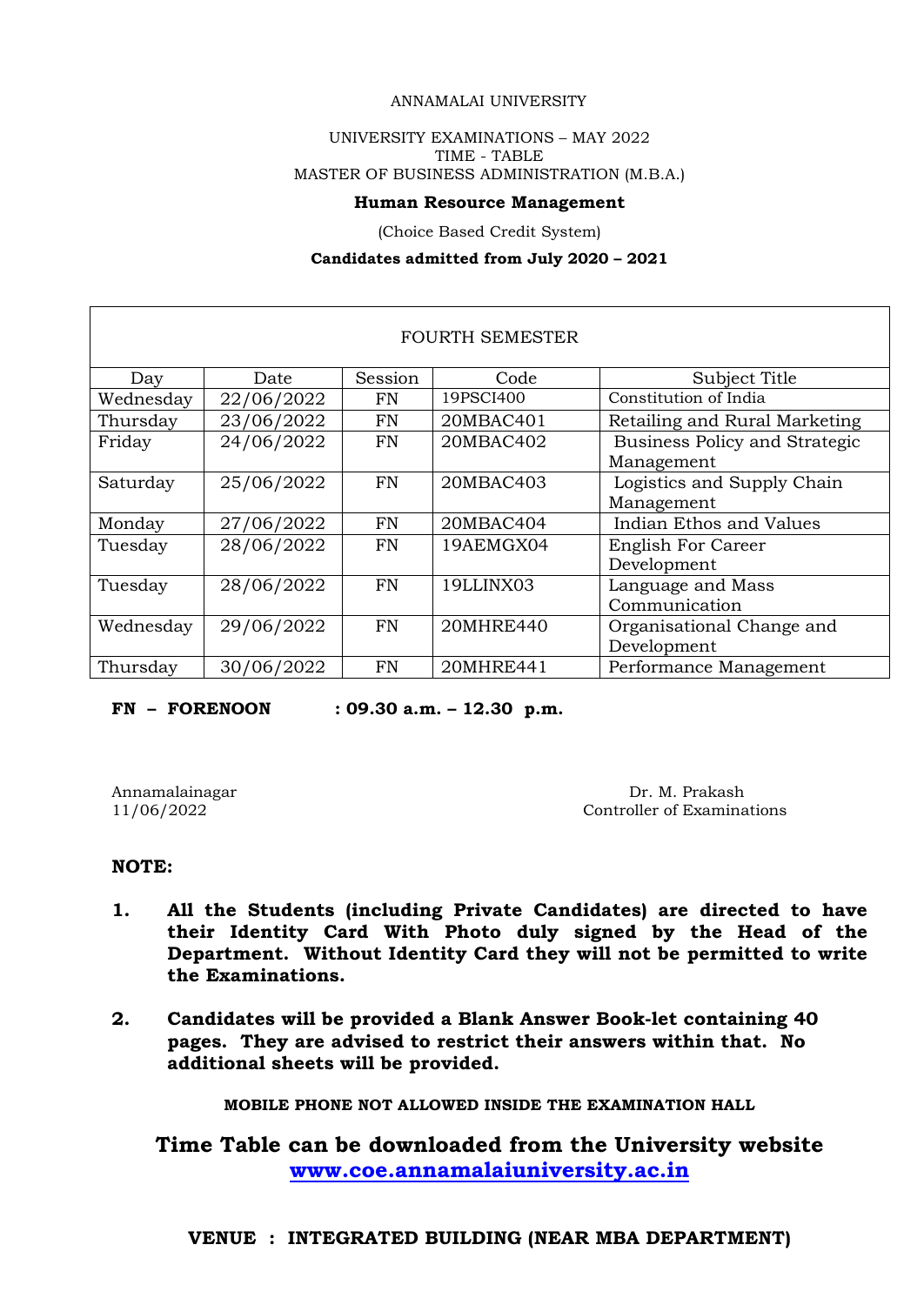## ANNAMALAI UNIVERSITY

# UNIVERSITY EXAMINATIONS – MAY 2022 TIME - TABLE MASTER OF BUSINESS ADMINISTRATION (M.B.A.)

#### **International Business Management**

(Choice Based Credit System)

#### **Candidates admitted from July 2020 – 2021**

| <b>FOURTH SEMESTER</b> |            |           |            |                                              |  |  |
|------------------------|------------|-----------|------------|----------------------------------------------|--|--|
| Day                    | Date       | Session   | Code       | Subject Title                                |  |  |
| Wednesday              | 22/06/2022 | FN        | 19PSCI400  | Constitution of India                        |  |  |
| Thursday               | 23/06/2022 | <b>FN</b> | 20MBAC401  | Retailing and Rural Marketing                |  |  |
| Friday                 | 24/06/2022 | <b>FN</b> | 20MBAC402  | Business Policy and Strategic<br>Management  |  |  |
| Saturday               | 25/06/2022 | <b>FN</b> | 20MBAC403  | Logistics and Supply Chain<br>Management     |  |  |
| Monday                 | 27/06/2022 | <b>FN</b> | 20MBAC404  | Indian Ethos and Values                      |  |  |
| Tuesday                | 28/06/2022 | FN        | 19AEMGX04  | <b>English For Career</b><br>Development     |  |  |
| Tuesday                | 28/06/2022 | <b>FN</b> | 19LLINX03  | Language and Mass<br>Communication           |  |  |
| Wednesday              | 29/06/2022 | <b>FN</b> | 20MIBE 440 | <b>International Marketing</b><br>Management |  |  |
| Thursday               | 30/06/2022 | FN        | 20MIBE 441 | International Financial<br>Management        |  |  |

**FN – FORENOON : 09.30 a.m. – 12.30 p.m.**

Annamalainagar Dr. M. Prakash Dr. M. Prakash Dr. M. Prakash Dr. M. Prakash Dr. M. Prakash Dr. M. Prakash Dr. M Controller of Examinations

# **NOTE:**

- **1. All the Students (including Private Candidates) are directed to have their Identity Card With Photo duly signed by the Head of the Department. Without Identity Card they will not be permitted to write the Examinations.**
- **2. Candidates will be provided a Blank Answer Book-let containing 40 pages. They are advised to restrict their answers within that. No additional sheets will be provided.**

**MOBILE PHONE NOT ALLOWED INSIDE THE EXAMINATION HALL**

**Time Table can be downloaded from the University website [www.coe.annamalaiuniversity.ac.in](http://www.coe.annamalaiuniversity.ac.in/)**